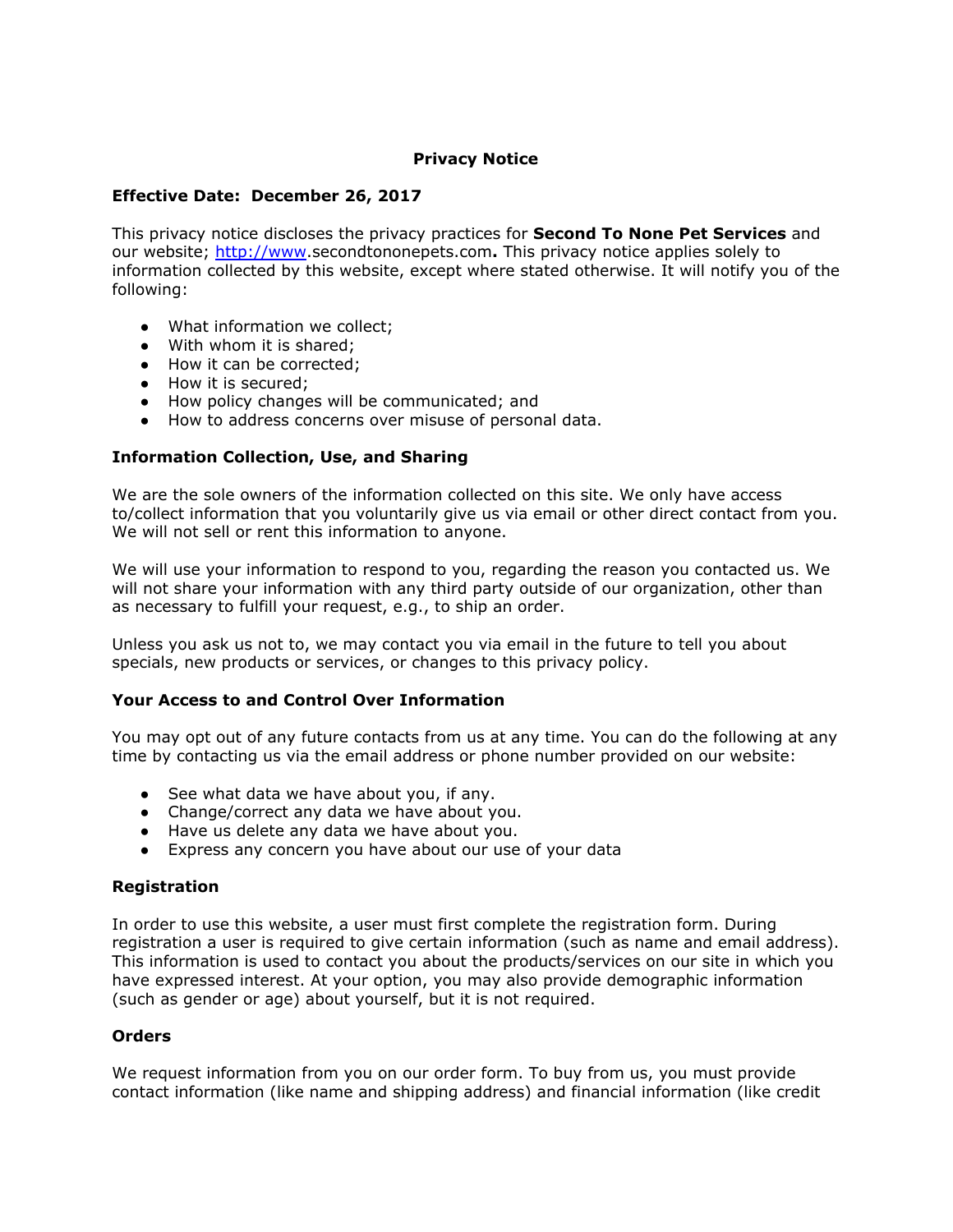card number, expiration date). This information is used for billing purposes and to fill your orders. If we have trouble processing an order, we'll use this information to contact you.

### **Sharing**

We share aggregated demographic information with our partners and advertisers. This is not linked to any personal information that can identify any individual person.

### *And/or:*

We use an outside shipping company to ship orders, and a credit card processing company to bill users for goods and services. These companies do not retain, share, store or use personally identifiable information for any secondary purposes beyond filling your order.

### *And/or:*

We partner with another party to provide specific services. When the user signs up for these services, we will share names, or other contact information that is necessary for the third party to provide these services. These parties are not allowed to use personally identifiable information except for the purpose of providing these services.

#### **Security**

We take precautions to protect your information. When you submit sensitive information via the website, your information is protected both online and offline.

Wherever we collect sensitive information (such as credit card data), that information is encrypted and transmitted to us in a secure way. You can verify this by looking for a closed lock icon at the bottom of your web browser, or looking for "https" at the beginning of the address of the web page.

While we use encryption to protect sensitive information transmitted online, we also protect your information offline. Only employees who need the information to perform a specific job (e.g. billing or customer service) are granted access to personally identifiable information. The computers/servers on which we store personally identifiable information are kept in a secure environment.

#### **Cookies**

We use "cookies" on this site. A cookie is a piece of data stored on a site visitor's hard drive to help us improve your access to our site and identify repeat visitors to our site. For instance, when we use a cookie to identify you, you would not have to log in a password more than once, thereby saving time while on our site. Cookies can also enable us to track and target the interests of our users to enhance their experience on our site. Usage of a cookie is in no way linked to any personally identifiable information on our site. Some of our business partners may use cookies on our site (e.g., advertisers). However, we have no access to or control over these cookies.

#### **Links**

This web site contains links to other sites. Please be aware that we are not responsible for the content or privacy practices of such other sites. We encourage our users to be aware when they leave our site and to read the privacy statements of any other site that collects personally identifiable information.